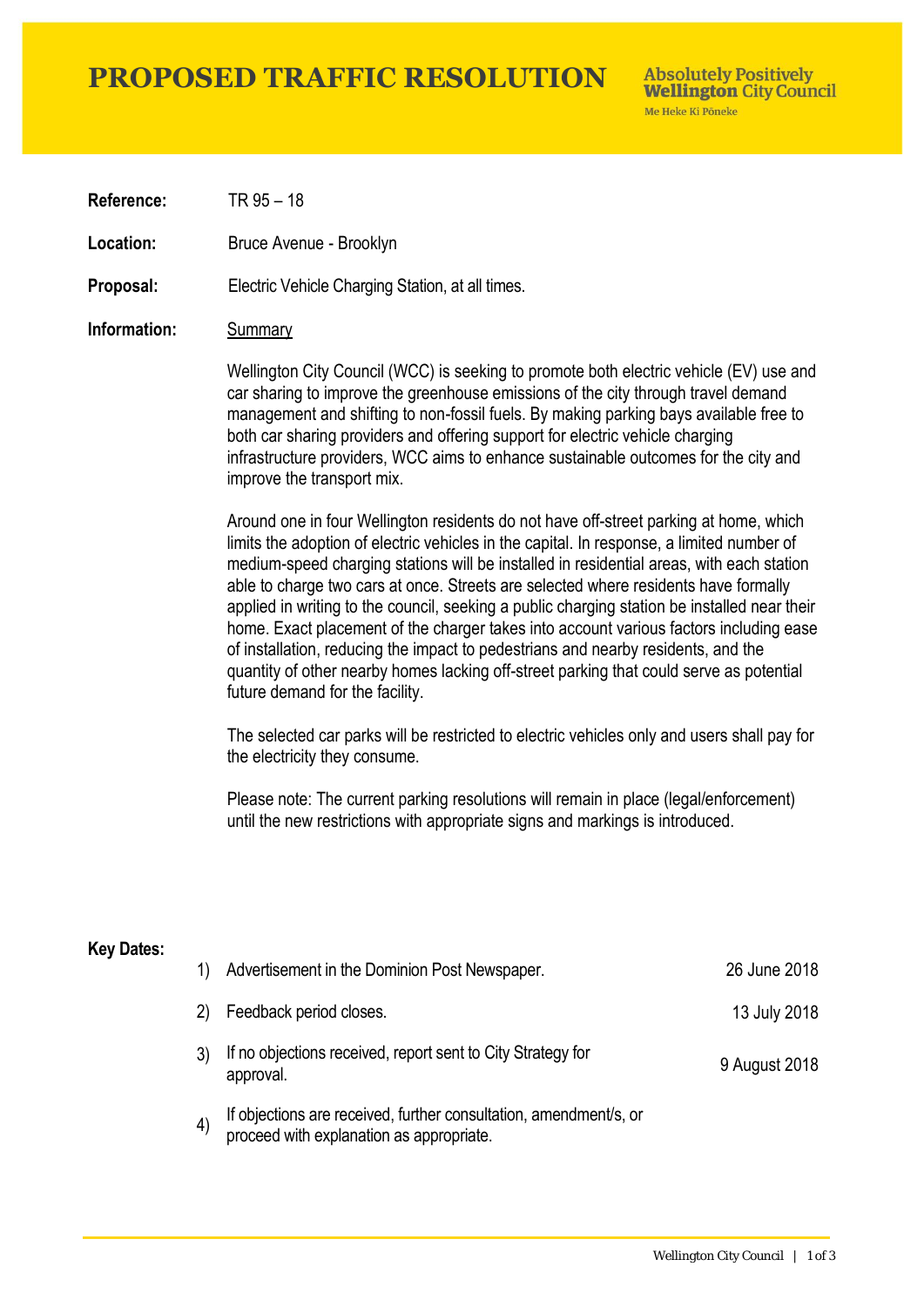# **PROPOSED TRAFFIC RESOLUTION**

## **Legal Description:**

*Add to Schedule B (Class Restricted) of the Traffic Restrictions Schedule* 

| <b>Column One</b>   | <b>Column Two</b>                                                                | <b>Column Three</b>                                                                                                                                                                                                                                            |
|---------------------|----------------------------------------------------------------------------------|----------------------------------------------------------------------------------------------------------------------------------------------------------------------------------------------------------------------------------------------------------------|
| <b>Bruce Avenue</b> | Parking place in the form<br>of electric vehicles only<br>parking, at all times. | West side, commencing 224.2<br>metres west of its intersection with<br>Tanera Crescent (Grid coordinates<br>$X = 1,747,593.630$ m<br>$Y = 5,426,215.110 \text{ m}$ and extending<br>in a northerly direction following the<br>western kerbline for 4.4 metres. |

**Date:** 20/06/18

**Prepared By:** Charles Kingsford **(Principal Traffic Engineer, T/L) Approved By:** Steve Spence **(Chief Advisor, Transport & Infrastructure)**

## **WCC Contact:**

#### Sigurd Magnusson **Sustainability Advisor**

Wellington City Council 101 Wakefield Street / PO Box 2199, Wellington Phone: +64 4 803 8697 Email: electricvehicles@wcc.govt.nz